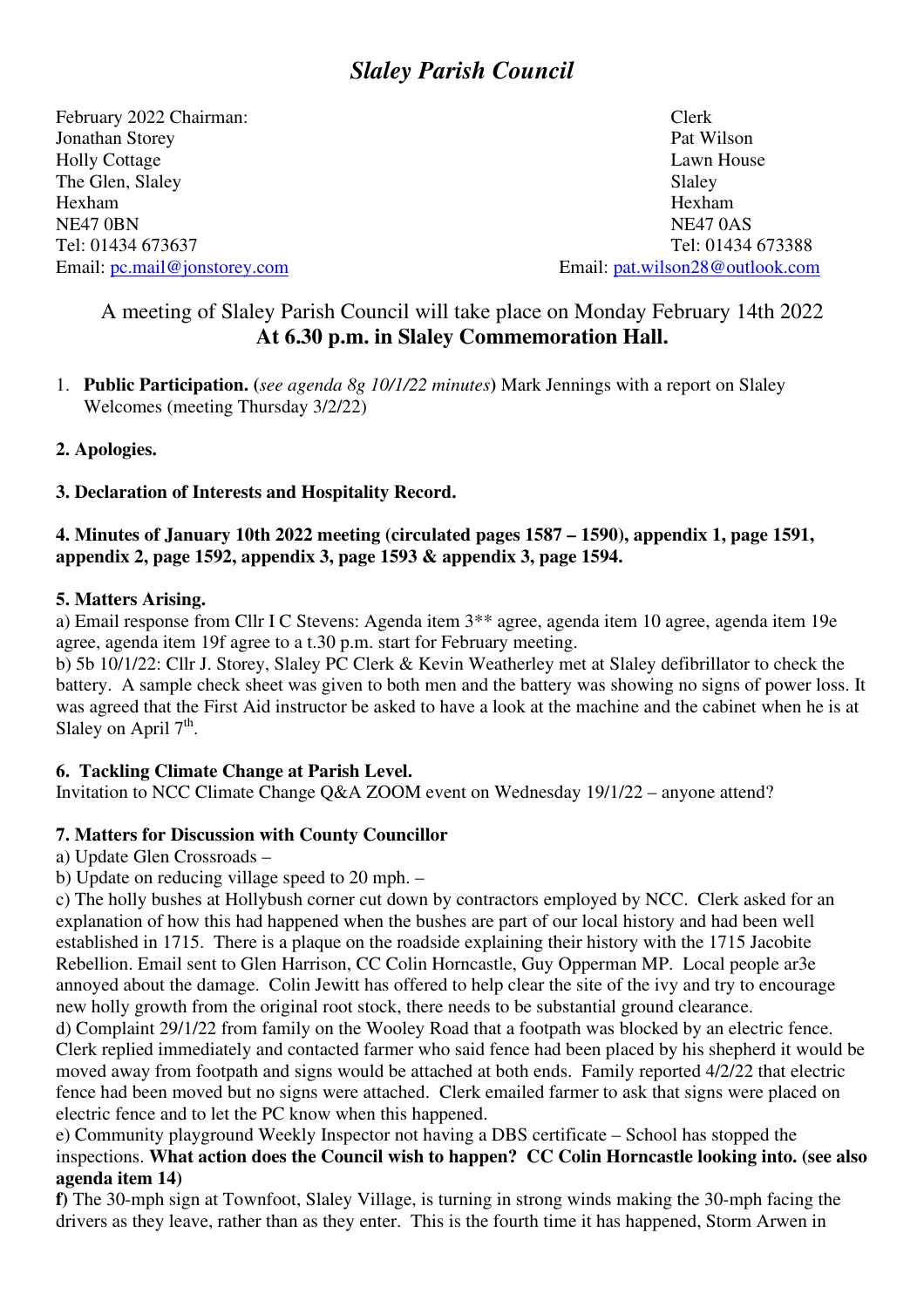November, then Malick and Corrie two weeks ago and again last night. Members of the public have been climbing onto the wall and turning the sign the correct way. Clerk thinks something must have worked loose and asked Highways to inspect.

**8. Correspondence.** 

## **Hard copies:**

Clerk & Councils Direct January issue

**Email** 

a) 11/1/22: RSN Rural Bulletin

b) 12/1/22: NALC Enews includes petition to allow digital meetings

c) 14/1/22: NCC Climate Change Programme Team – next Q&A event

d) 18/1/22: RSN Rural Bulletin – rural-urban divide pandemic rebuild plans

e) 18/1/22: NCC Storm Arwen Review Task & Finish Group- Letter & 5-page review

f) 18/1/22: Queen's Platinum Jubilee Fund, £70,000 allocated – PC's can apply

g) 20/1/22: NALC Enews

h) 20/1/22: Lesley Tweddell - NHS Improving Access Survey

i) 20/1/22: Forestry Commission Area update: Yorkshire and North East

j) 25/1/22: RSN Rural bulletin

k) 25/1/22: Alison Peaden - follow up information from Library Briefing

l) 26/1/22: NALC Member Update includes digital meetings

m) 27/1/22: Tim Hakim - Healthwatch Northumberland

n) 28/1/22: NALC Enews

o) 31/1/22:NCC Communications Storm Malik update.

p) 2/2/22: RSN (special Edition) APPG Rural Health and Care report.

q) 3/2/22: RSN Funding Digest

r) 4/2/22: CAN Enews (11-pages) Northumberland's solar powered village halls project

s) 8/2/22: RSN Rural Bulletin – levelling up white paper

t) 8/2/22: Alison Peaden – Northumberland Libraries – Reading for Wellbeing

u) 8/2/22: NHS Northumbria Healthcare update

v) 9/2/22: NALC Enews

## **9. Financial Report.**

a) January payroll paperwork

b) Invoices received & paid since January meeting

Problem with School payment incorrect account number – payment in/out, in/out

Wel Medical replacement defib pads £64,26

c) Invoices to be paid

123 Reg £14.39

## **10. Queen Elizabeth II Platinum Jubilee.**

a) PC Letter sent to 23 separate parish organisations asking for any plans they had to celebrate the Platinum Jubilee event.

Ladycross NR planting an oak tree

Slaley WI would like to do a catering event

Slaley R&C think it is a great opportunity

b) NCC allocated £70,000 to non-profit making voluntary groups **anything we want?** 

**c) Jubilee Mugs samples emailed Central Design Ceramics.** 

**d) Jubilee Bench from Fabrications North East.** 

## **11. New Planning Applications.**

**22/00321/FUL:** Single storey side extension at rear providing utility room. Deneside, Wooley, Hexham. NE46 1TY. Applicant Sophie Betts. Comments by 23/2/22 **Decisions from planning**